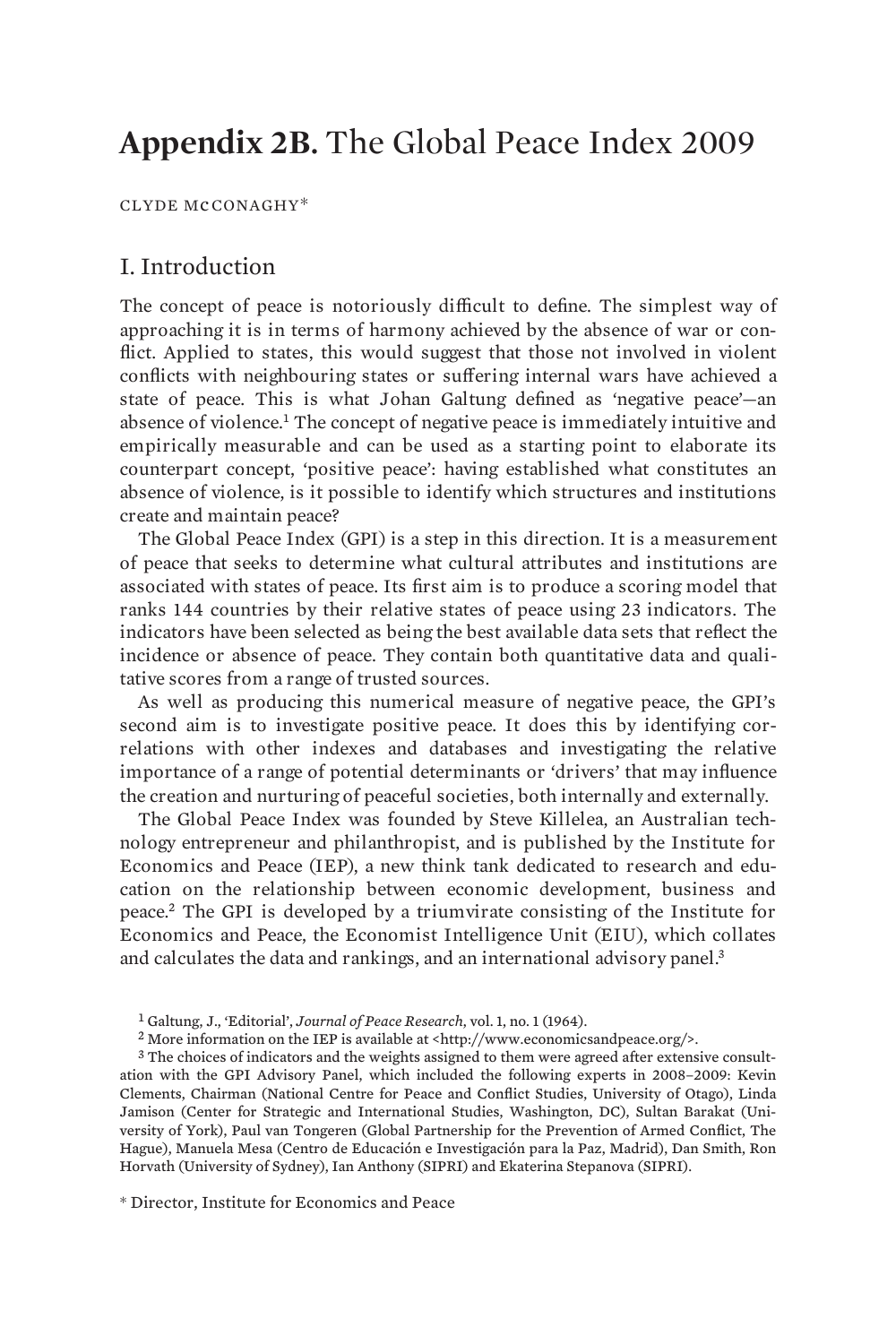| Rank           | Country                | Score | Rank | Country                  | Score |
|----------------|------------------------|-------|------|--------------------------|-------|
| 1              | New Zealand            | 1.202 | 51   | Gabon                    | 1.758 |
| 2              | Denmark                | 1.217 | 52   | Ghana                    | 1.761 |
| $\overline{2}$ | Norway                 | 1.217 | 53   | Mozambique               | 1.765 |
| $\overline{4}$ | <b>Iceland</b>         | 1.225 | 54   | Egypt                    | 1.773 |
| 5              | Austria                | 1.252 | 54   | Latvia                   | 1.773 |
| 6              | Sweden                 | 1.269 | 56   | Bulgaria                 | 1.775 |
| 7              | Japan                  | 1.272 | 57   | Greece                   | 1.778 |
| 8              | Canada                 | 1.311 | 58   | Zambia                   | 1.779 |
| 9              | Finland                | 1.322 | 59   | Panama                   | 1.798 |
| 9              | Slovenia               | 1.322 | 59   | Tanzania                 | 1.798 |
| 11             | Czech Republic         | 1.328 | 61   | <b>Equatorial Guinea</b> | 1.801 |
| 12             | Ireland                | 1.333 | 61   | Nicaragua                | 1.801 |
| 13             | Luxembourg             | 1.341 | 63   | Morocco                  | 1.811 |
| 14             | Portugal               | 1.348 | 64   | Jordan                   | 1.832 |
| 15             | Belgium                | 1.359 | 65   | Namibia                  | 1.841 |
| 16             | Germany                | 1.392 | 66   | Argentina                | 1.851 |
| 16             | Qatar                  | 1.392 | 67   | Indonesia                | 1.853 |
| 18             | Switzerland            | 1.393 | 68   | Cuba                     | 1.856 |
| 19             | Australia              | 1.476 | 69   | Bahrain                  | 1.881 |
| 20             | Chile                  | 1.481 | 70   | Dominican Republic       | 1.890 |
| 21             | Oman                   | 1.520 | 71   | Burkina Faso             | 1.905 |
| 22             | Netherlands            | 1.531 | 72   | Madagascar               | 1.912 |
| 23             | Singapore              | 1.533 | 73   | Paraguay                 | 1.916 |
| 24             | Slovakia               | 1.539 | 74   | China                    | 1.921 |
| 25             | Uruguay                | 1.557 | 75   | Albania                  | 1.925 |
| 26             | Malaysia               | 1.561 | 75   | Moldova                  | 1.925 |
| 27             | Hungary                | 1.575 | 77   | Nepal                    | 1.939 |
| 28             | Spain                  | 1.577 | 78   | Serbia                   | 1.951 |
| 29             | Costa Rica             | 1.578 | 79   | Peru                     | 1.972 |
| 30             | France                 | 1.579 | 80   | Senegal                  | 1.984 |
| 31             | Romania                | 1.591 | 81   | Bolivia                  | 1.990 |
| 32             | Poland                 | 1.599 | 82   | Ukraine                  | 2.010 |
| 33             | Korea, South           | 1.627 | 83   | <b>United States</b>     | 2.015 |
| 34             | Botswana               |       | 84   | Kazakhstan               |       |
| 35             |                        | 1.643 | 85   | Brazil                   | 2.018 |
|                | United Kingdom         | 1.647 |      |                          | 2.022 |
| 36             | Italy                  | 1.648 | 86   | Rwanda                   | 2.027 |
| 37             | Taiwan                 | 1.652 | 87   | Trinidad and Tobago      | 2.035 |
| 38             | Estonia                | 1.661 | 88   | Macedonia, FYR           | 2.039 |
| 39             | Viet Nam               | 1.664 | 89   | Mongolia                 | 2.040 |
| 40             | <b>Bhutan</b>          | 1.667 | 90   | Bangladesh               | 2.045 |
| 41             | United Arab Emirates   | 1.667 | 91   | Montenegro               | 2.046 |
| 42             | Kuwait                 | 1.680 | 92   | Syria                    | 2.049 |
| 43             | Lithuania              | 1.687 | 93   | Papua New Guinea         | 2.059 |
| 44             | Tunisia                | 1.698 | 94   | El Salvador              | 2.068 |
| 45             | Laos                   | 1.701 | 95   | Cameroon                 | 2.073 |
| 46             | Libya                  | 1.710 | 96   | Mali                     | 2.086 |
| 47             | Malawi                 | 1.711 | 97   | Guyana                   | 2.098 |
| 48             | Cyprus                 | 1.737 | 98   | Belarus                  | 2.103 |
| 49             | Croatia                | 1.741 | 99   | Iran                     | 2.104 |
| 50             | Bosnia and Herzegovina | 1.755 | 100  | Angola                   | 2.105 |

**Table 2B.1.** The Global Peace Index 2009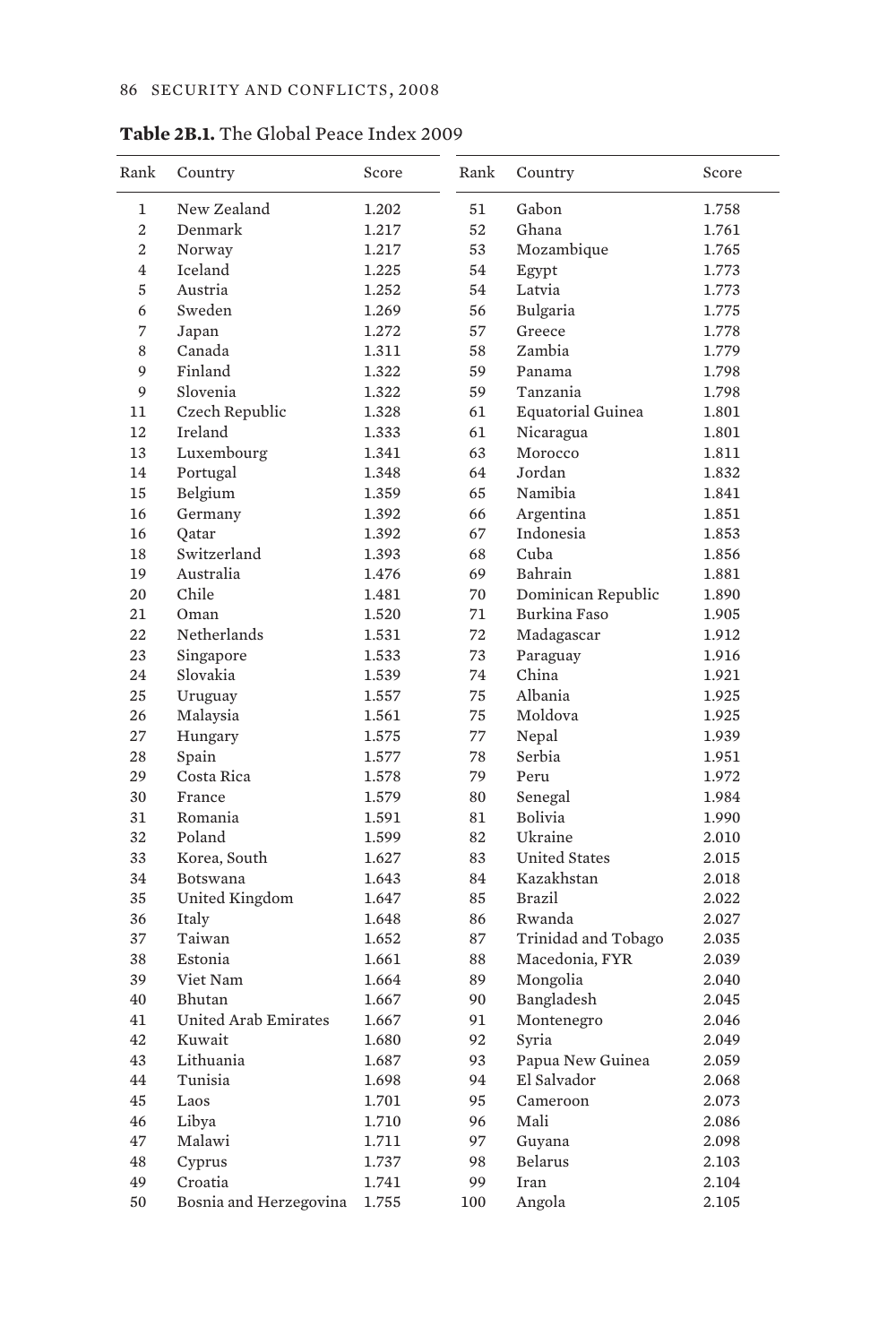| Rank | Country                | Score | Rank | Country                  | Score |
|------|------------------------|-------|------|--------------------------|-------|
| 101  | Turkmenistan           | 2.110 | 123  | South Africa             | 2.437 |
| 102  | Jamaica                | 2.111 | 124  | Mauritania               | 2.478 |
| 103  | Uganda                 | 2.140 | 125  | Sri Lanka                | 2.485 |
| 104  | Saudi Arabia           | 2.167 | 126  | Myanmar                  | 2.501 |
| 105  | Cambodia               | 2.179 | 127  | Burundi                  | 2.529 |
| 106  | Congo, Republic of the | 2.202 | 128  | Ethiopia                 | 2.551 |
| 106  | Uzbekistan             | 2.202 | 129  | Nigeria                  | 2.602 |
| 108  | Mexico                 | 2.209 | 130  | Colombia                 | 2.645 |
| 109  | Ecuador                | 2.211 | 131  | Korea, North             | 2.717 |
| 110  | Algeria                | 2.212 | 132  | Lebanon                  | 2.718 |
| 111  | Guatemala              | 2.218 | 133  | Central African Republic | 2.733 |
| 112  | Honduras               | 2.265 | 134  | Georgia                  | 2.736 |
| 113  | Kenya                  | 2.266 | 134  | Zimbabwe                 | 2.736 |
| 114  | Azerbaijan             | 2.327 | 136  | Russia                   | 2.750 |
| 114  | Philippines            | 2.327 | 137  | Pakistan                 | 2.859 |
| 116  | Haiti                  | 2.330 | 138  | Chad                     | 2.880 |
| 117  | Côte d'Ivoire          | 2.342 | 139  | Congo, Dem. Republic     | 2.888 |
| 118  | Thailand               | 2.353 | 140  | Sudan                    | 2.922 |
| 119  | Yemen                  | 2.363 | 141  | Israel                   | 3.035 |
| 120  | Venezuela              | 2.381 | 142  | Somalia                  | 3.257 |
| 121  | Turkey                 | 2.389 | 143  | Afghanistan              | 3.285 |
| 122  | India                  | 2.422 | 144  | Iraq                     | 3.341 |

The Global Peace Index 2009 appears in table 2B.1. The results of the index are discussed in section II. The methodology of the GPI is explained in section III, while section IV investigates the potential determinants of peace that the GPI can help identify.

## II. Highlights and changes

The Global Peace Index 2009 covers 144 countries, which account for around 99 per cent of the world's population and over 87 per cent of its land mass. New Zealand is ranked as the country most at peace, followed by Denmark and Norway. Small, stable and democratic countries are consistently ranked highly: 14 of the top 20 countries are West or Central European democracies. However, this is a reduction from 16 last year: Hungary and Slovakia have both left the top 20, replaced by Qatar (ranked 16th equal) and Australia (ranked 19th). All five Nordic countries—Denmark, Finland, Iceland, Norway and Sweden are in the top 10. Island nations generally fare well, although Madagascar fell by 30 places amid mounting political instability and violent demonstrations. For the third year running, the country ranked least at peace is Iraq, followed by Afghanistan and Somalia. These countries are all in a state of conflict and upheaval.

The average score for the states surveyed in the 2009 GPI is 1.964 (based on a 1–5 scale). There is little variance between the scores of the top 20 countries (from 1.202 for New Zealand and 1.481 for Chile), but the 20 lowest ranked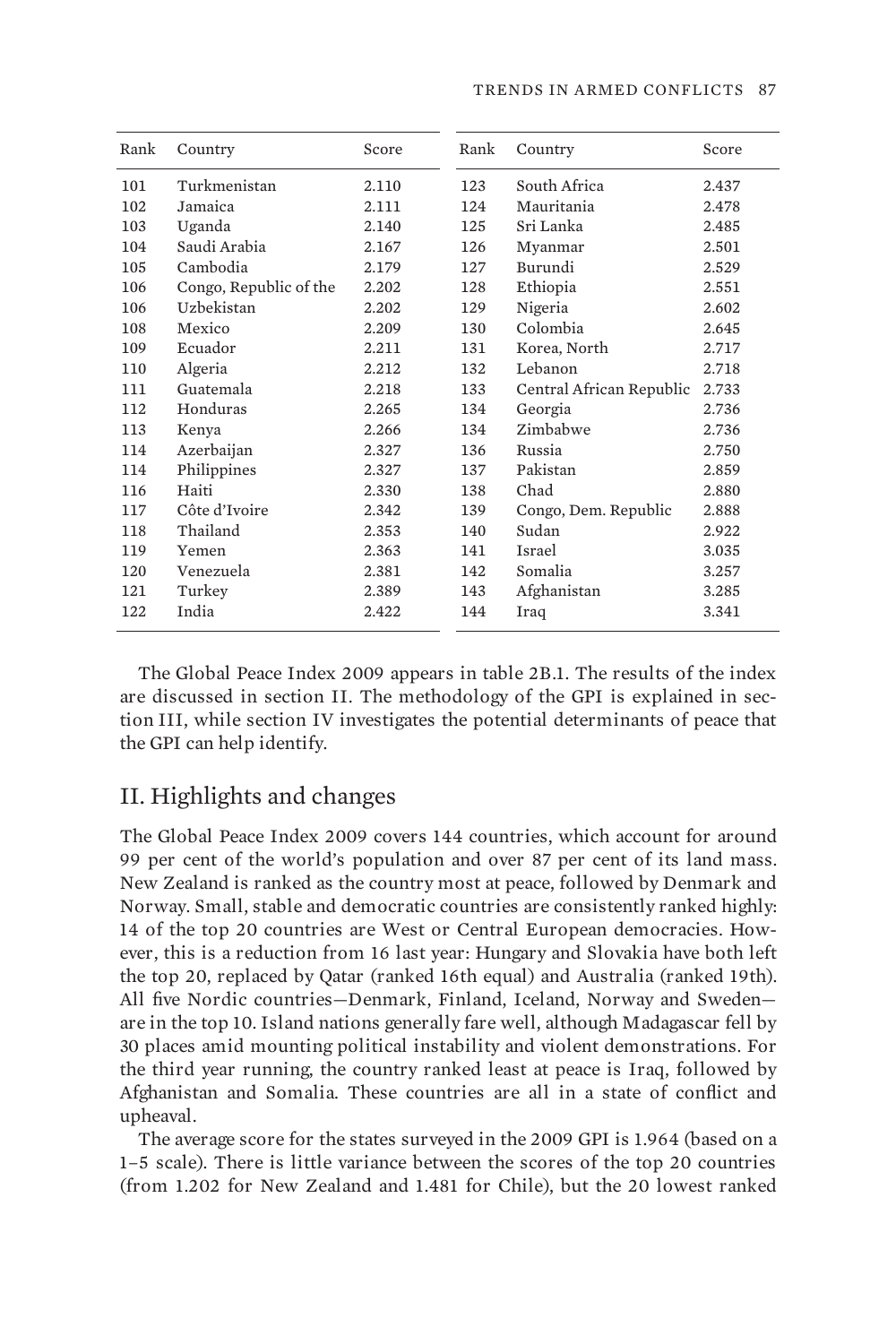| Country                | Rank, 2009 | Change in rank, 2008-2009 |
|------------------------|------------|---------------------------|
| Top 5 risers           |            |                           |
| Bosnia and Herzegovina | 50         | $+23$                     |
| Angola                 | 100        | $+16$                     |
| Congo, Republic of the | 106        | $+15$                     |
| Egypt                  | 54         | $+13$                     |
| Trinidad and Tobago    | 87         | $+11$                     |
| Top 5 fallers          |            |                           |
| Madagascar             | 72         | $-30$                     |
| Mexico                 | 108        | $-16$                     |
| Latvia                 | 54         | $-16$                     |
| South Africa           | 123        | $-15$                     |
| Yemen                  | 119        | $-13$                     |

**Table 2B.2.** Countries with the greatest change in Global Peace Index rank, 2008–2009

countries exhibit a far greater spread (from 2.485 for Sri Lanka to 3.341 for Iraq).

The countries whose ranking has changed the most compared to the GPI for 2008 (revised to take account of changes in methodology in 2009) are listed in table 2B.2.<sup>4</sup>

#### III. Methodology and data sources

#### **The indicators**

The GPI advisory panel chose 23 indicators of the existence or absence of peace, divided into three key thematic categories.<sup>5</sup>

1. *Measures of ongoing domestic and international conflict.* The GPI is intended to review the state of peace in countries over the past year, although many indicators are based on available data from the past two years. The advisory panel decided against including data reflecting a country's historical experience of domestic and international conflict on the grounds that the GPI uses authoritative statistics on ongoing intra- and interstate wars. These, combined with two indicators scored by the EIU's analysts, comprise 5 of the 23 indicators (see table 2B.3).

2. *Measures of societal safety and security.* Ten of the indicators assess the levels of safety and security in a country, ranging from perceptions of criminality in society to the level of respect for human rights and the rate of murders and violent crimes (see table 2B.4). The panel considered the difficulties of

<sup>4</sup> For further analysis of why each of these countries has moved see Global Peace Index, *2009 Methodology, Results and Findings* (Institute for Economics and Peace: Sydney, 2009), annex A.

<sup>5</sup> For the precise definition of each indicator see Global Peace Index (note 4)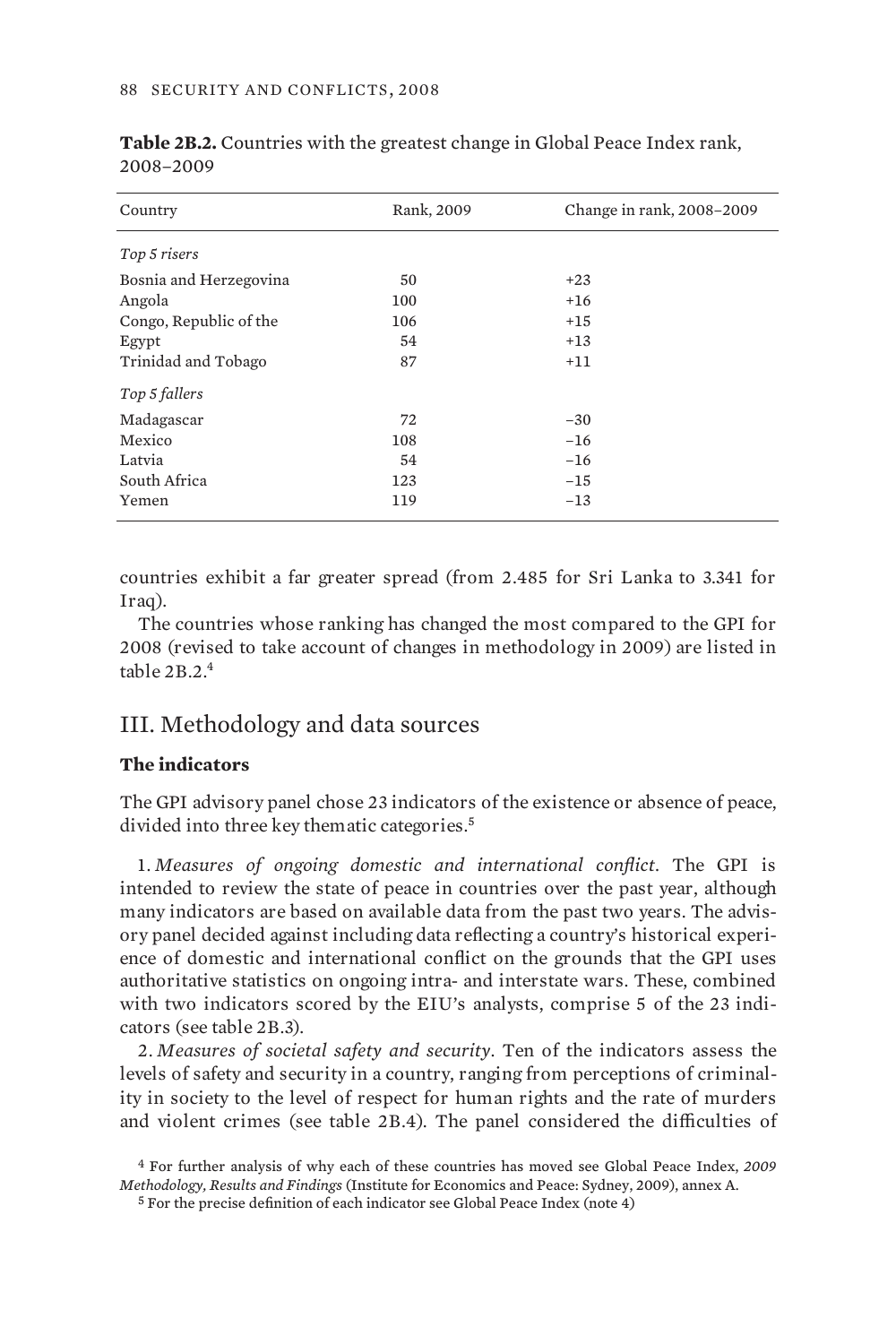| Indicator                                                                       | Weight | Source                                                                            |
|---------------------------------------------------------------------------------|--------|-----------------------------------------------------------------------------------|
| Number of external and internal wars fought, 5<br>2002-2007                     |        | UCDP/PRIO Armed Conflict<br>Dataset; and Earthscan, The Atlas<br>of War and Peace |
| Estimated number of deaths from organized<br>conflict (external)                | - 5    | <b>UCDP</b>                                                                       |
| Number of deaths from organized conflict<br>(internal)                          | 5      | UCDP/PRIO Armed Conflict<br>Dataset                                               |
| Level of organized conflict (internal)<br>Relations with neighbouring countries | 5<br>5 | Economist Intelligence Unit<br>Economist Intelligence Unit                        |

**Table 2B.3.** Measures of ongoing domestic and international conflict

UCDP = Uppsala Conflict Data Program; PRIO = International Peace Research Institute, Oslo.

| Indicator                                                             | Weight         | Source                                             |
|-----------------------------------------------------------------------|----------------|----------------------------------------------------|
| Perceptions of criminality in society                                 | $\overline{4}$ | Economist Intelligence Unit                        |
| Number of displaced persons as a percentage<br>of the population      | $\overline{4}$ | World Bank, World Development<br><i>Indicators</i> |
| Political instability                                                 | $\overline{4}$ | Economist Intelligence Unit                        |
| Level of respect for human rights (Political                          | $\overline{4}$ | Mark Gibney and Matthew Dalton,                    |
| Terror Scale)                                                         |                | University of North Carolina/                      |
|                                                                       |                | Amnesty International                              |
| Potential for terrorist acts                                          | 1              | Economist Intelligence Unit                        |
| Number of homicides per 100 000 people                                | 4              | 9th, 8th and 7th UNCJS                             |
| Level of violent crime                                                | $\overline{4}$ | Economist Intelligence Unit                        |
| Likelihood of violent demonstrations                                  | 3              | Economist Intelligence Unit                        |
| Number jailed per 100 000 people                                      | 3              | International Centre for Prison                    |
|                                                                       |                | Studies, King's College London,                    |
|                                                                       |                | World Prison Population List                       |
| Number of internal security officers and<br>police per 100 000 people | 3              | 8th and 7th UNCJS                                  |

**Table 2B.4.** Measures of societal safety and security

UNCJS = UN Office of Drugs and Crime, United Nations Surveys on Crime Trends and the Operations of Criminal Justice Systems.

comparing international crime statistics. Five of these indicators have been scored by the EIU's team of country analysts.

3. *Measures of militarization*. Eight of the indicators are related to a country's military build-up, reflecting the assertion that the level of militarization and access to weapons is directly linked to how at peace a country feels internationally (see table 2B.5). For the 2009 GPI, a measure of deployment of troops to UN peacekeeping missions was replaced with the indicator 'Funding for UN peacekeeping missions' and a measure of non-UN deployment of troops was omitted.<sup>6</sup>

6 For more on changes in methodology in 2009 see Global Peace Index (note 4)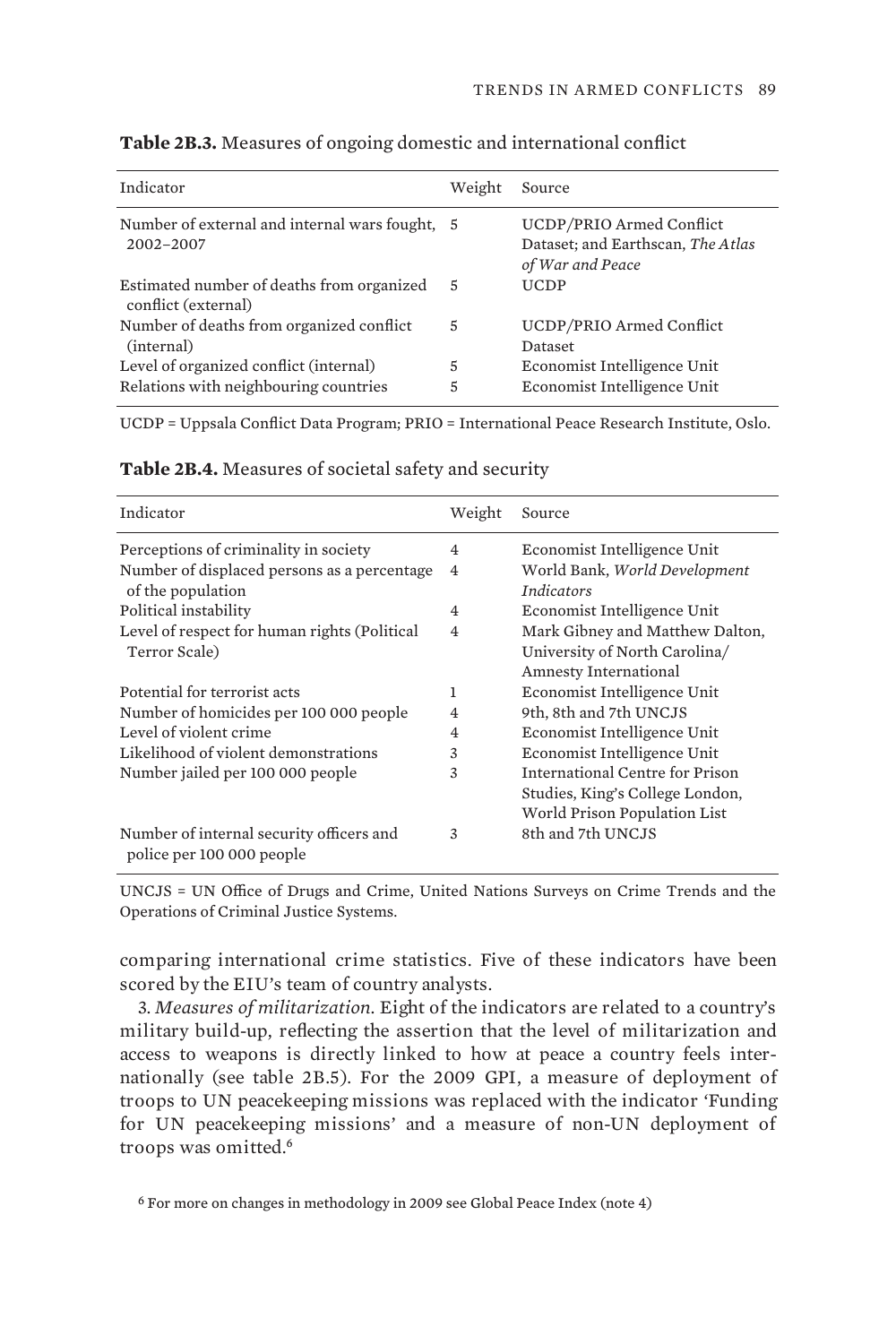| Indicator                                                                         | Weight         | Source                                      |
|-----------------------------------------------------------------------------------|----------------|---------------------------------------------|
| Military expenditure as a percentage of GDP                                       | $\mathfrak{D}$ | IISS, The Military Balance 2008             |
| Number of armed services personnel per<br>100 000 people                          | $\mathfrak{D}$ | IISS, The Military Balance 2008             |
| Volume of transfers of major conventional<br>weapons (imports) per 100 000 people | 2              | SIPRI Arms Transfers Database               |
| Volume of transfers of major conventional<br>weapons (exports) per 100 000 people | 3              | SIPRI Arms Transfers Database               |
| Funding for UN peacekeeping missions                                              | $\mathfrak{D}$ | <b>UN</b> Secretariat                       |
| Aggregate number of heavy weapons per<br>100 000 people                           | 3              | Bonn International Center for<br>Conversion |
| Ease of access to small arms and light weapons 3                                  |                | Economist Intelligence Unit                 |
| Military capability/sophistication                                                | 2              | Economist Intelligence Unit                 |

#### **Table 2B.5.** Measures of militarization

IISS = International Institute for Strategic Studies.

All of the indicators are assigned a score ('banded') on a scale of 1–5. EIU country analysts score the qualitative indicators, and gaps in the quantitative data are filled by estimates.

#### **Weighting the index**

The advisory panel apportioned scores based on the relative importance of each of the indicators on a 1–5 scale. The consensus scores for each indicator are given in tables 2B.3–2B.5. Two sub-component weighted indices were then calculated from the GPI group of indicators: one that measures a country's level of internal peace and one that measures a country's level of external peace (its state of peace beyond its borders). The overall composite score and index was then calculated by applying a weight of 60 per cent to the measure of internal peace and 40 per cent for external peace. The advisory panel agreed to apply a heavier weight to internal peace on the assumption that a greater level of internal peace is likely to correlate with a lower level of external conflict.

# IV. Investigating the set of potential determinants

The Global Peace Index can be used as a foundation on which to establish a measure of the incidence of peace. However, it cannot on its own explain why the absence of violence occurs and whether groups of countries exhibit sufficient similar deficiencies that result in an absence of peace.

In addition to the 23 indicators listed above, the GPI has identified 33 secondary indicators that measure: democracy, including government competence and efficacy; the strength of institutions and the political process; international openness; demographics; regional integration; religion and culture; education;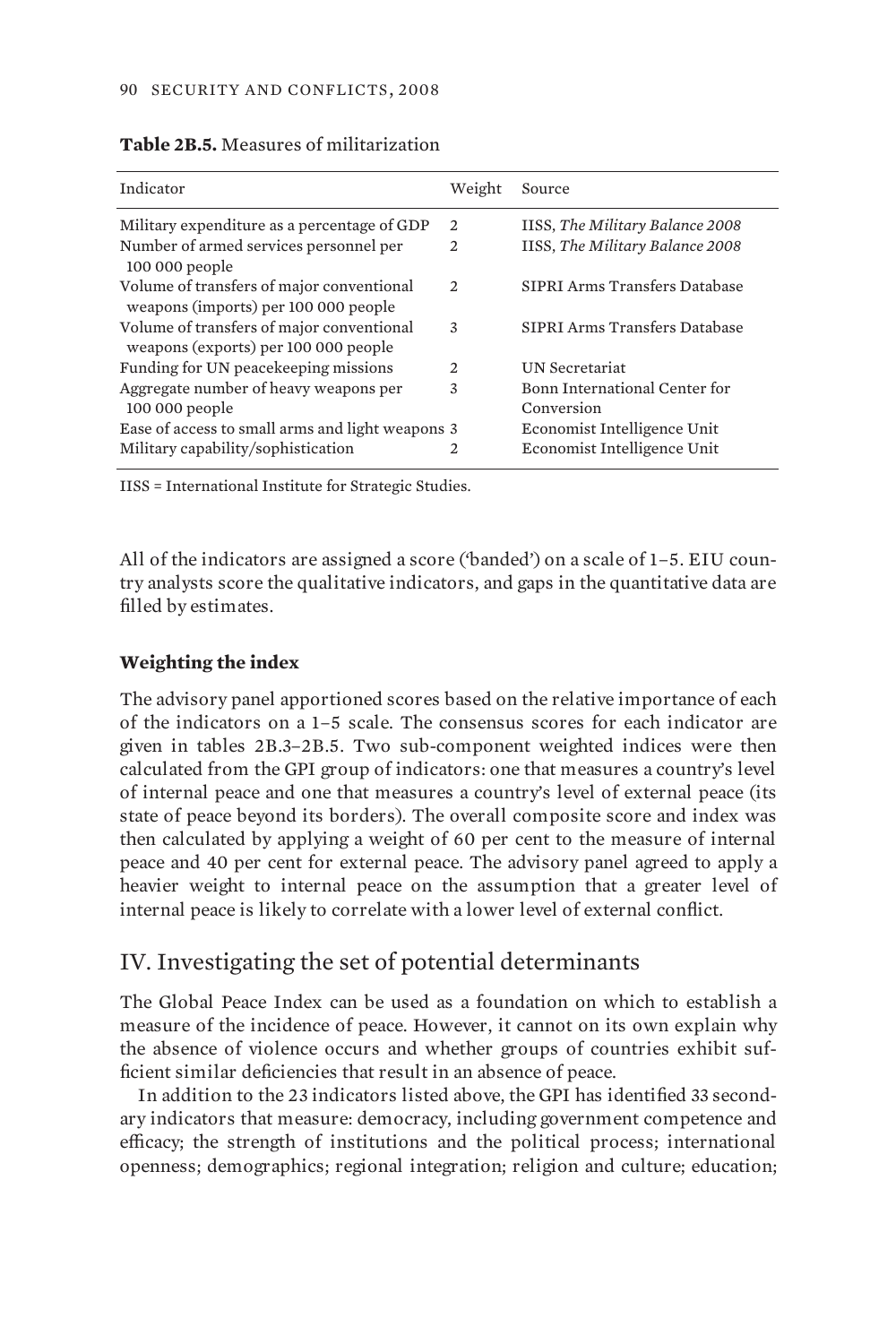and material well-being.<sup>7</sup> This list of potential drivers of peace is by no means exhaustive: it is limited to indicators for which data is both available from credible sources for all 144 countries and comparable and consistent in its measurement. Table 2B.6 lists each of these secondary indicators and the 23 primary GPI indicators. The correlation coefficients of the GPI scores and ranks and of the scores for the internal and external measures of peace are given for each indicator. The correlation coefficients are calculated across the 144 countries in the GPI.

Of the listed variables, the overall index continues to be strongly determined by the internal measure of peace, with a correlation coefficient of 0.97. The analysis identifies that the structural drivers of peace include: good relations with neighbouring states; low levels of corruption; well functioning of government; high levels of per capita income; a high rate of participation in primary and secondary education; low child mortality rates; freedom of the press; and a high degree of regional integration.

In addition, a principal factor analysis of the GPI has been undertaken.<sup>8</sup> The analysis identified three core elements of peace: social and political peace; the state of national security; and demilitarization. Social and political peace measures the degree to which non-violent conflict resolution is practised within a society and in the country's relations with other countries. The state of national security represents a country's capacity for violence, and also the opportunity cost in terms of material and human resources which could be devoted to other productive activities. Demilitarization relates to traditional understandings of peace as simply the absence of war. It is a necessary but insufficient measure of peace as defined by the GPI.

These three aspects of the structure of peace cut across the boundary between a country's internal and external peacefulness: they can be applied to any society's internal relations among its people, and also to its external relations with other societies. The principal factor analysis shows that the statistical components of the GPI group naturally into these categories or factors. From this it can be concluded that the GPI has fairly high statistical integrity and cohesion.

7 For the precise definitions of these secondary indicators and their sources see Global Peace Index (note 4), annex B.

8 The principal factor analysis was conducted by Professor Ronald Horvath and Dr Ben Goldsmith of the University of Sydney. See also Global Peace Index (note 4).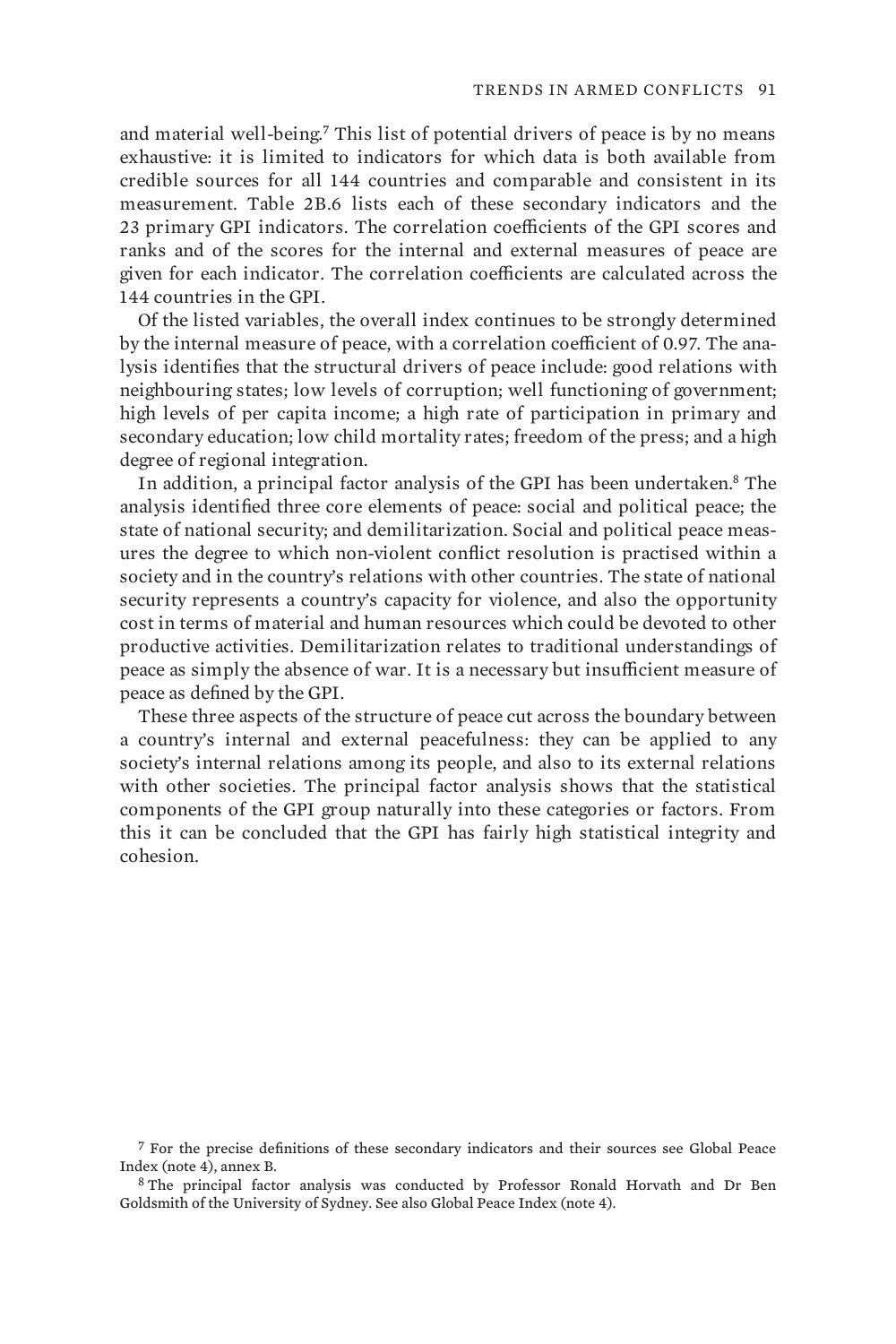#### **Table 2B.6.** Correlation between the Global Peace Index and the indicators of peace and its possible determinants

Figures are correlation coefficients. Figures in bold are correlation coefficients greater than 0.5 or less than –0.5. Significance levels, which will be different for each indicator, have not been calculated. 

|                                                                                   | GPI     | GPI     | Internal | External |
|-----------------------------------------------------------------------------------|---------|---------|----------|----------|
|                                                                                   | score   | rank    | peace    | peace    |
| GPI score                                                                         | 1.00    | 0.96    | 0.97     | 0.61     |
| GPI rank                                                                          | 0.96    | 1.00    | 0.95     | 0.53     |
| Internal peace                                                                    | 0.97    | 0.95    | 1.00     | 0.40     |
| <b>External</b> peace                                                             | 0.61    | 0.53    | 0.40     | 1.00     |
|                                                                                   |         |         |          |          |
| Global Peace Index indicators                                                     |         |         |          |          |
| Number of external and internal wars fought,<br>2002-2007                         | 0.27    | 0.25    | 0.12     | 0.61     |
| Estimated number of deaths from organized<br>conflict (external)                  | 0.14    | 0.13    | 0.02     | 0.47     |
| Number of deaths from organized conflict<br>(internal)                            | 0.71    | 0.60    | 0.66     | 0.54     |
| Level of organized conflict (internal)                                            | 0.83    | 0.81    | 0.82     | 0.46     |
| Relations with neighbouring countries                                             | 0.72    | 0.68    | 0.62     | 0.69     |
| Perceptions of criminality in society                                             | 0.76    | 0.73    | 0.76     | 0.37     |
| Number of displaced persons as a percentage                                       | 0.26    | 0.14    | 0.23     | 0.22     |
| of the population                                                                 |         |         |          |          |
| Political instability                                                             | 0.77    | 0.78    | 0.78     | 0.35     |
| Level of respect for human rights (Political                                      | 0.85    | 0.84    | 0.84     | 0.46     |
| Terror Scale)                                                                     |         |         |          |          |
| Potential for terrorist acts                                                      | 0.63    | 0.58    | 0.59     | 0.43     |
| Number of homicides per 100 000 people                                            | 0.62    | 0.62    | 0.71     | 0.04     |
| Level of violent crime                                                            | 0.65    | 0.68    | 0.75     | 0.01     |
| Likelihood of violent demonstrations                                              | 0.67    | 0.69    | 0.74     | 0.12     |
| Number jailed per 100 000 people                                                  | 0.11    | 0.13    | 0.06     | 0.20     |
| Number of internal security officers and<br>police per 100 000 people             | 0.05    | 0.06    | 0.07     | $-0.02$  |
| Military expenditure as a percentage of GDP                                       | 0.35    | 0.28    | 0.24     | 0.54     |
| Number of armed services personnel per<br>100 000 people                          | 0.25    | 0.18    | 0.12     | 0.52     |
| Volume of transfers of major conventional<br>weapons (imports) per 100 000 people | $-0.07$ | $-0.12$ | $-0.14$  | 0.19     |
| Volume of transfers of major conventional<br>weapons (exports) per 100 000 people | $-0.06$ | $-0.10$ | $-0.16$  | 0.28     |
| Funding for UN peacekeeping missions                                              | 0.33    | 0.31    | 0.31     | 0.24     |
| Aggregate number of heavy weapons per<br>100 000 people                           | 0.14    | 0.09    | 0.02     | 0.45     |
| Ease of access to small arms and light weapons                                    | 0.73    | 0.72    | 0.78     | 0.21     |
| Military capability/sophistication                                                | $-0.08$ | $-0.11$ | $-0.22$  | 0.40     |
| Potential determinants of peace                                                   |         |         |          |          |
| Political Democracy Index                                                         | $-0.56$ | $-0.57$ | $-0.57$  | $-0.27$  |
| Electoral process                                                                 | $-0.38$ | $-0.40$ | $-0.38$  | $-0.20$  |
| Functioning of government                                                         | $-0.66$ | $-0.65$ | $-0.66$  | $-0.32$  |